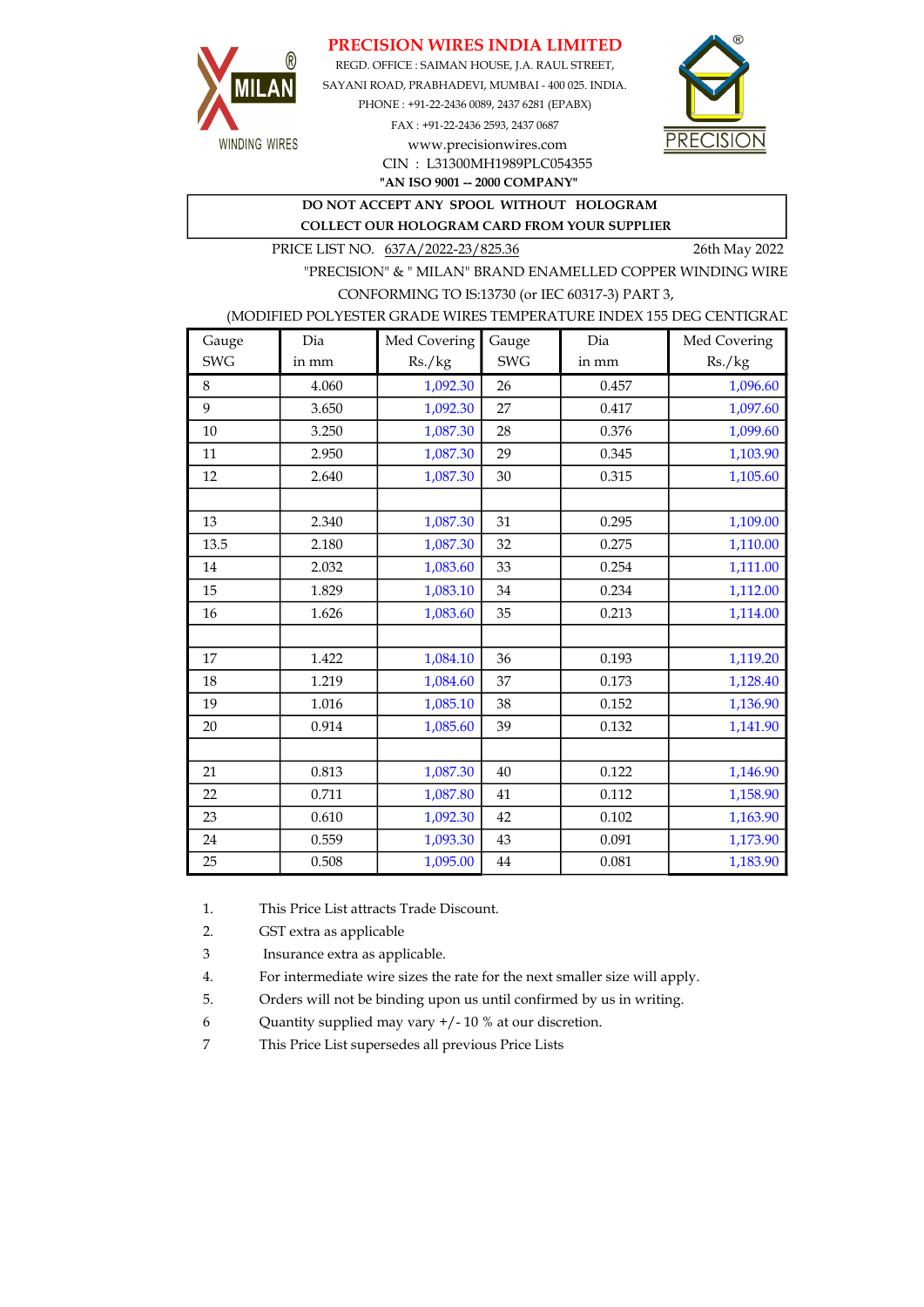

## PRECISION WIRES INDIA LIMITED

REGD. OFFICE : SAIMAN HOUSE, J.A. RAUL STREET, CIN : L31300MH1989PLC054355 SAYANI ROAD, PRABHADEVI, MUMBAI - 400 025. INDIA. PHONE : +91-22-2436 0089, 2437 6281 (EPABX) FAX : +91-22-2436 2593, 2437 0687 www.precisionwires.com



"AN ISO 9001 -- 2000 COMPANY"

DO NOT ACCEPT ANY SPOOL WITHOUT HOLOGRAM COLLECT OUR HOLOGRAM CARD FROM YOUR SUPPLIER

PRICE LIST NO. 637B/2022-23/825.36 26th May 2022

"PRECISION" & " MILAN" BRAND ENAMELLED COPPER WINDING WIRE CONFORMING TO IS:13730 PART 13, ( IEC 60317-13)

#### (DUAL COATED WIRES CLASS H+ WIRES TEMPERATURE INDEX 200 DEG CENTIGRAD

| Gauge           | Dia   | Med Covering | Gauge           | Dia   | Med Covering |
|-----------------|-------|--------------|-----------------|-------|--------------|
| <b>SWG</b>      | in mm | Rs./kg       | <b>SWG</b>      | in mm | Rs./kg       |
| 8               | 4.060 | 1,117.10     | 26              | 0.457 | 1,118.80     |
| 9               | 3.650 | 1,117.10     | 27              | 0.417 | 1,120.30     |
| 10              | 3.250 | 1,114.10     | 28              | 0.376 | 1,121.80     |
| 11              | 2.950 | 1,114.10     | 29              | 0.345 | 1,125.30     |
| $\overline{12}$ | 2.640 | 1,114.10     | $\overline{30}$ | 0.315 | 1,126.30     |
|                 |       |              |                 |       |              |
| 13              | 2.340 | 1,114.10     | 31              | 0.295 | 1,129.20     |
| 13.5            | 2.180 | 1,114.10     | 32              | 0.275 | 1,130.20     |
| 14              | 2.032 | 1,109.60     | 33              | 0.254 | 1,131.20     |
| 15              | 1.829 | 1,109.10     | 34              | 0.234 | 1,132.20     |
| 16              | 1.626 | 1,109.60     | 35              | 0.213 | 1,134.20     |
|                 |       |              |                 |       |              |
| 17              | 1.422 | 1,110.10     | 36              | 0.193 | 1,138.70     |
| 18              | 1.219 | 1,110.60     | 37              | 0.173 | 1,145.70     |
| 19              | 1.016 | 1,111.10     | 38              | 0.152 | 1,154.20     |
| 20              | 0.914 | 1,111.60     | 39              | 0.132 | 1,159.20     |
|                 |       |              |                 |       |              |
| 21              | 0.813 | 1,113.30     | 40              | 0.122 | 1,164.20     |
| 22              | 0.711 | 1,113.80     | 41              | 0.112 | 1,176.20     |
| 23              | 0.610 | 1,115.80     | 42              | 0.102 | 1,184.20     |
| 24              | 0.559 | 1,116.80     | 43              | 0.091 | 1,191.20     |
| 25              | 0.508 | 1,117.80     | 44              | 0.081 | 1,201.20     |

- 1. This Price List attracts Trade Discount.
- 2. GST extra as applicable
- 3 Insurance extra as applicable.
- 4. For intermediate wire sizes the rate for the next smaller size will apply
- 5. Orders will not be binding upon us until confirmed by us in writing.
- 6. Quantity supplied may vary  $+/-10\%$  at our discretion.
- 7 This Price List supersedes all previous Price Lists



## PRECISION WIRES INDIA LIMITED

REGD. OFFICE : SAIMAN HOUSE, J.A. RAUL STREET, SAYANI ROAD, PRABHADEVI, MUMBAI - 400 025. INDIA. PHONE : +91-22-2436 0089, 2437 6281 (EPABX)

> www.precisionwires.com CIN : L31300MH1989PLC054355 FAX : +91-22-2436 2593, 2437 0687